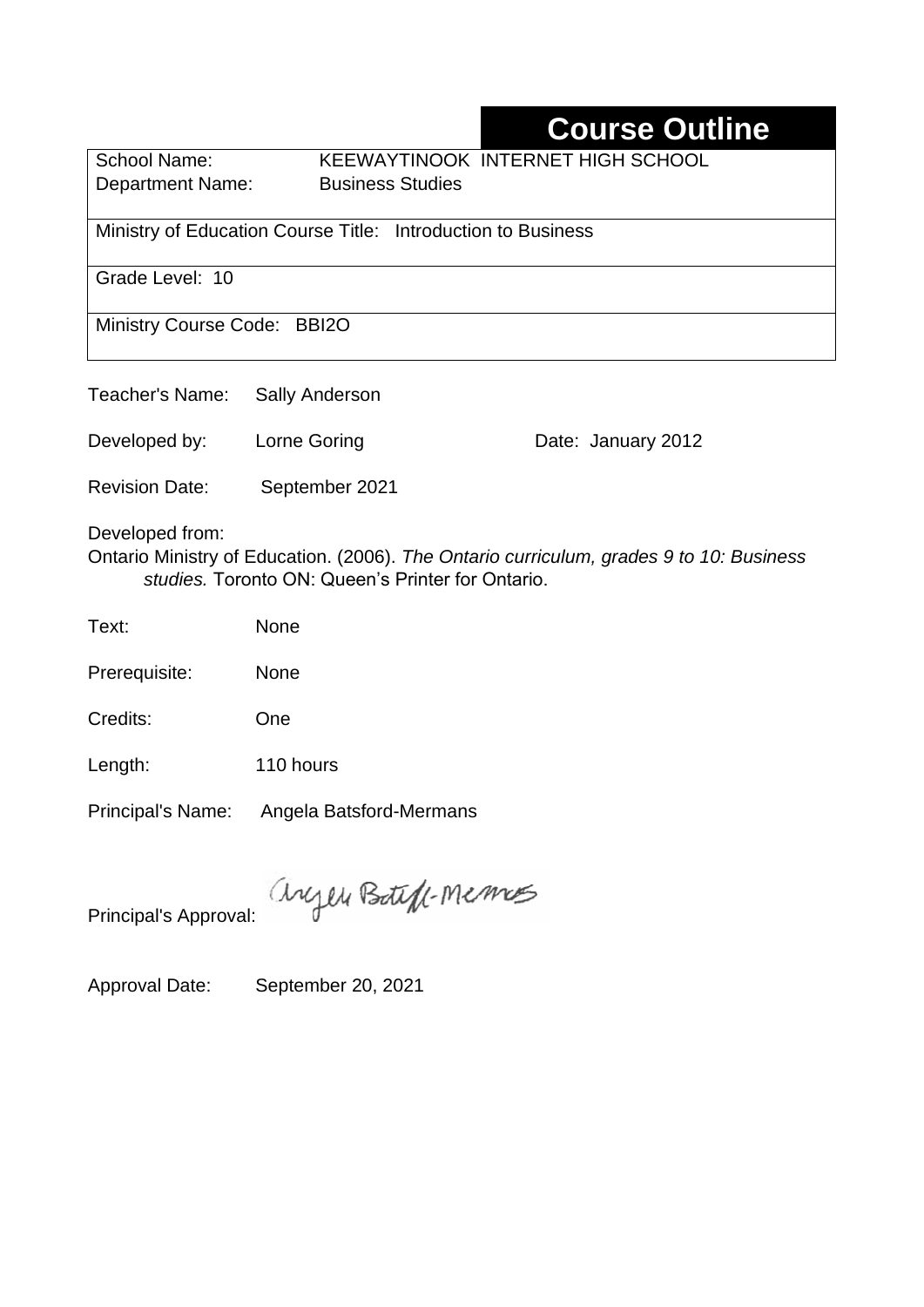# *Course Description/Rationale*

This course introduces students to the world of business. Students will develop an understanding of the functions of business, including accounting, marketing, information and communication technology, human resources, and production, and of the importance of ethics and social responsibility. This course builds a foundation for further studies in business and helps students develop the business knowledge and skills they will need in their everyday lives.

# *Overall Curriculum Expectations*

#### **Business Fundamentals**

- Demonstrate an understanding of how businesses respond to needs, wants, supply, and demand;
- Compare types of businesses;
- Demonstrate an understanding of ethics and social responsibility in business;
- Demonstrate an understanding of the benefits and challenges for Canada in the field of international business

#### **Functions of a Business**

- Explain the role of production in business;
- Explain the role of human resources in business;
- Demonstrate an understanding of sound management practices in business;
- Demonstrate an understanding of the importance and role of marketing in business;
- Demonstrate an understanding of the importance and role of accounting in business;
- Demonstrate an understanding of the importance and role of information and communication technology in business

#### **Finance**

- Demonstrate an understanding of income and spending issues facing individuals and businesses;
- Demonstrate an understanding of how banks and other financial institutions operate;
- Demonstrate an understanding of effective investment practices;
- Analyse the role and importance of credit in personal and business finance

#### **Entrepreneurship**

- Describe characteristics and skills associated with successful entrepreneurs and demonstrate an understanding of the contributions to Canadian business of selected entrepreneurs
- Analyse the importance of invention and innovation in entrepreneurship

## *Course Content*

| Unit                     | Length      |
|--------------------------|-------------|
| 1. Business Fundamentals | 47.75 hours |
| 2. Functions of Business | 36 hours    |
| 3. Finance               | 14.25 hours |
| 4. Entrepreneurship      | 12 hours    |
| <b>Total</b>             | 110 hours   |

# *Unit Descriptions*

#### **Unit 1 – Business Fundamentals**

This unit will introduce students to basic business structure. They will study supply and demand and various factors that affect them. Students will differentiate between needs and wants from a business and consumer perspective. They will research needs and wants that are personal to them and to their home communities.Various types of business ownership will be compared (pros/cons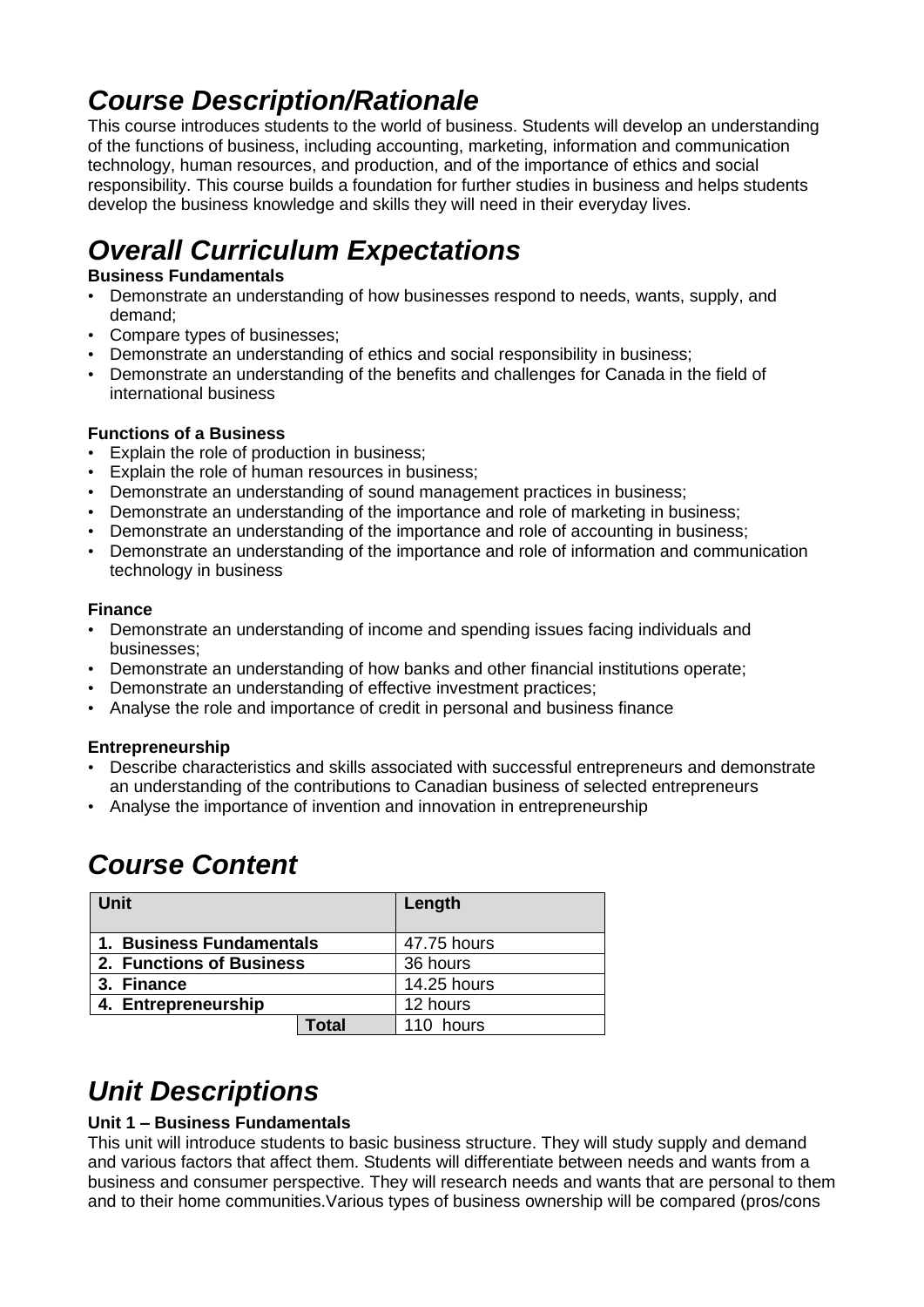of each). Students will research local and regional business to compare/contrast strengths and needs. Business ethics and social responsibility will be explored along with international business (benefits/challenges).

#### **Unit 2 – Functions of Business**

In this unit, students will learn about the various departments or functions of business. They will study in depth about production, management, human resources, marketing, accounting, and information technology. Students will begin to see how these departments work independently, and also in sync to help fulfil the goals of an organization. Students will personalize their learning by looking into local business models and thinking about management and human resources in a way that's relevant to the business and needs within their communities.

#### **Unit 3 – Finance**

In the finance unit, students will learn the basics of financial planning and how to make effective purchasing decisions. Various types of investments will be looked at, including interest calculations. Students will apply their learning to consider decisions that might best suit specific scenarios if they were to start a business in their home community. Students will classify the major financial institutions in Canada as well as what's available within their communities and also learn about consumer and business credit.

#### **Unit 4 – Entrepreneurship**

In the final unit, students will study various Canadian entrepreneurs with an opportunity to focus on local and regional Indigenous entrepreneurs. They will analyze the skills and characteristics associated with these entrepreneurs. Students will proceed to analyse and communicate their skills and interests as they relate to entrepreneurship. Finally students will present an entrepreneurial idea within the school or community after considering the needs and wants of their individual settings.

### *Teaching/Learning Strategies*

This course is organized into an eight-week series of lessons and activities that is presented to students in remote northern communities via the internet. The eighth week is used for course consolidation, review, and the final examination. Teacher and students communicate over the internet through timely activity feedback, emails, messages, video and audio calls. Classroom mentors assume the role of liaison between the teacher and student while also supporting a holistic approach to motivate, engage and support each individual student.

A variety of strategies will be used in the online delivery of this course. Some instructional strategies include:

- Pre-teaching of key vocabulary
- Text-based lecture
- Multimedia presentations
- Demonstration
- Audio files containing lesson content and assignment instructions
- Work sheets
- Real-world business articles and cases
- Prompts
- Case studies
- Independent research.

Learning goals will be discussed at the beginning of each assignment and success criteria will be provided to students. The success criteria are used to develop the assessment tools in this course, including rubrics and checklists.

### *Evaluation*

The final grade will be determined as follows (Ontario Ministry of Education, 2010):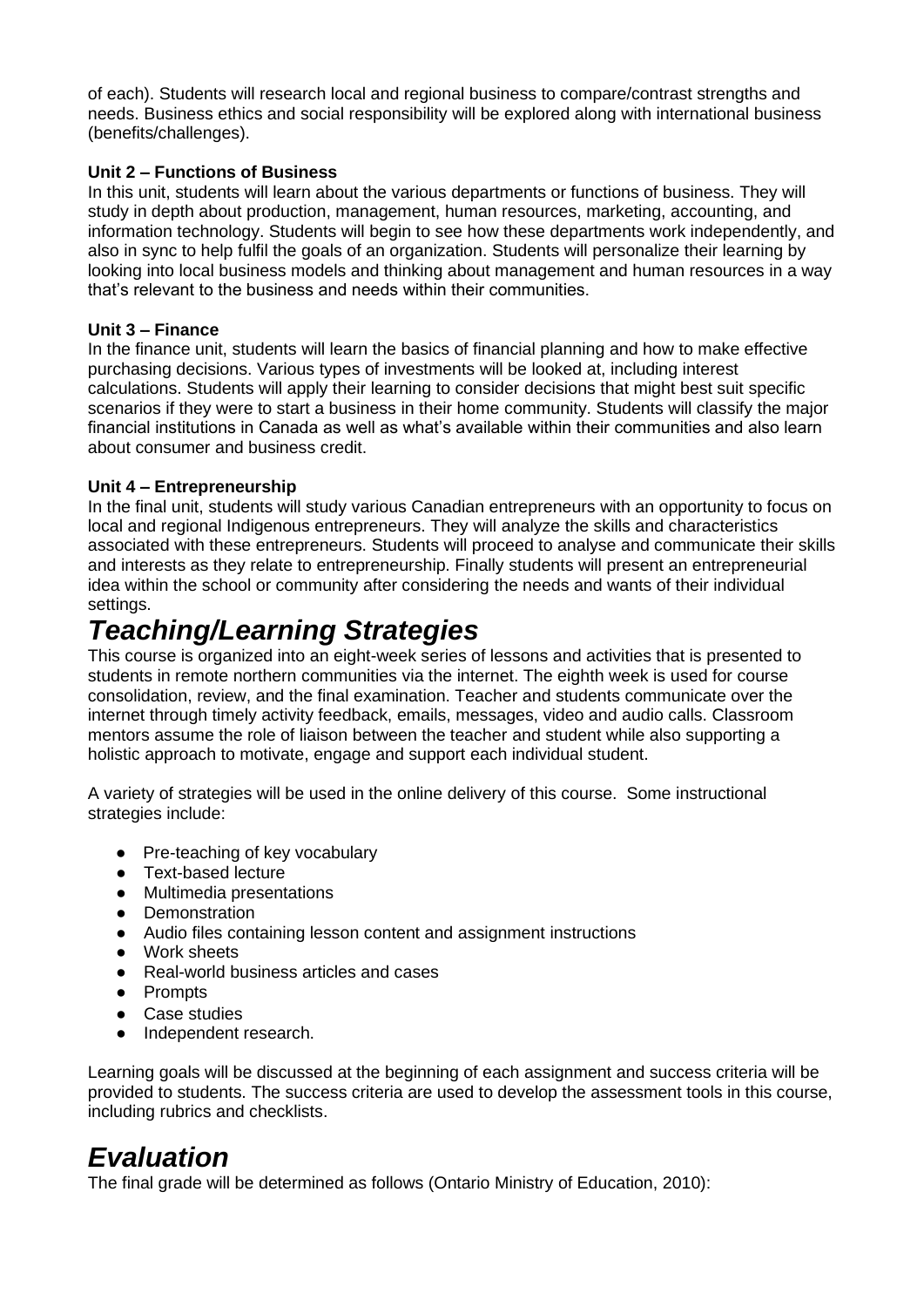- Seventy per cent of the grade will be based on evaluation conducted throughout the course. This portion of the grade should reflect the student's most consistent level of achievement throughout the course, although special consideration should be given to more recent evidence of achievement.
- Thirty percent of the grade will be based on a final evaluation administered at or towards the end of the course. This evaluation will be based on evidence from one or a combination of the following: an examination, a performance, an essay, and/or another method of evaluation suitable to the course content. The final evaluation allows the student an opportunity to demonstrate comprehensive achievement of the overall expectations for the course (p. 41).

Ontario Ministry of Education. (2010). *Growing success: Assessment, evaluation and reporting in Ontario schools*. Toronto ON: Queen's Printer for Ontario.

| Type of<br><b>Assessment</b> | Category                         | <b>Details</b>                                                                                                                                                                                                                         | Weigh<br>ting<br>(%) |
|------------------------------|----------------------------------|----------------------------------------------------------------------------------------------------------------------------------------------------------------------------------------------------------------------------------------|----------------------|
| <b>Term Work</b><br>(70%)    | Knowledge/<br>Understanding      | Vocabulary quizzes throughout the course<br>Outline the steps in various processes<br>Give definition of new terms<br>List different business styles or approaches                                                                     | 13                   |
|                              | Thinking                         | Create time-line of business related events<br>Comparison tables (comparing types of<br>business ownership, different franchises)<br>Perform financial calculations<br>Summarize the qualities of one famous, Canadian<br>entrepreneur | 19                   |
|                              | Communication                    | Video recording of student in mock interview<br>Audio recording of student response<br>Writing a news article<br>Creating graphs<br>Create an advertisement (print and audio)                                                          | 19                   |
|                              | Application                      | Analyzing graphs, making predictions<br>Case studies dealing with business ethics<br>In-depth study of foreign country<br>Choose and rationalize investment strategies in<br>various scenarios                                         | 19                   |
| Final<br>Evaluation<br>(30%) | Culminating<br>Activity<br>(15%) | Knowledge/Understanding                                                                                                                                                                                                                | 3                    |
|                              |                                  | Thinking                                                                                                                                                                                                                               | 4                    |
|                              |                                  | Communication                                                                                                                                                                                                                          | $\overline{4}$       |
|                              |                                  | Application                                                                                                                                                                                                                            | 4                    |
|                              | Exam<br>(15%)                    | Knowledge/Understanding                                                                                                                                                                                                                | 3                    |
|                              |                                  | Thinking                                                                                                                                                                                                                               | 4                    |
|                              |                                  | Communication                                                                                                                                                                                                                          | $\overline{4}$<br>4  |
| Application<br><b>TOTAL</b>  |                                  |                                                                                                                                                                                                                                        |                      |
|                              |                                  |                                                                                                                                                                                                                                        | 100                  |

### *Assessment/Evaluation Strategies*

A variety of assessment and evaluation methods, strategies and tools are required as appropriate to the expectation being assessed. These include diagnostic, formative, and summative within the course and within each unit.

Assessment *for* learning and assessment *as* learning is obtained through a variety of means, including the following: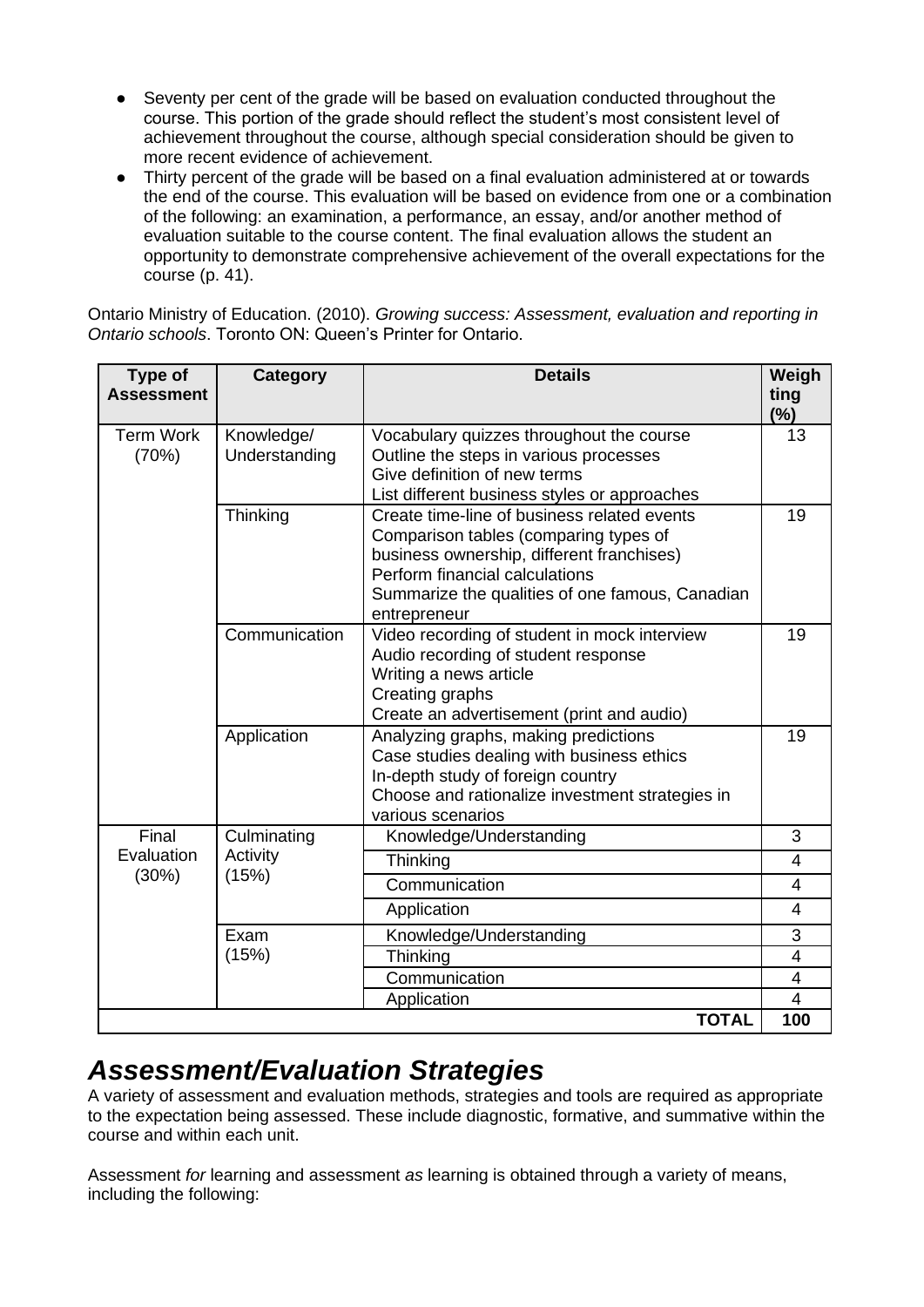- Ongoing descriptive feedback of student submissions
- Small-group conversations to develop their opinions and communication skills
- Conversations with student on a regular basis (synchronous and asynchronous)
- Business vocabulary quizzes
- Mentor observations

Evidence of student achievement (assessment *of* learning) is collected from various sources, including the following:

- Ongoing observations of most consistent work, with consideration given to most recent work
- Conversations with students
- Comparison charts (eg; types of businesses, franchises)
- Summative unit activities
- Student audio recordings
- Vocabulary crossword
- Exam

The Ministry of Education's 2010 document, *Growing Success*, outlines the seven fundamental principles that guide best practice in the assessment and evaluation of students. KiHS teachers use practices that:

- are fair, transparent, and equitable for all students:
- support all students, including those with special education needs, those who are learning the language of instruction (English or French), and those who are First Nation, Métis, or Inuit;
- are carefully planned to relate to the curriculum expectations and learning goals and, as much as possible, to the interests, learning styles and preferences, needs, and experiences of all students;
- are communicated clearly to students and parents at the beginning of the course and at other points throughout the school year or course;
- are ongoing, varied in nature, and administered over a period of time to provide multiple opportunities for students to demonstrate the full range of their learning;
- provide ongoing descriptive feedback that is clear, specific, meaningful, and timely to support improved learning and achievement;
- develop students' self-assessment skills to enable them to assess their own learning, set specific goals, and plan next steps for their learning (p.6).

## *Resources*

Ontario Ministry of Education. (n.d.). *Indigenous education strategy.* <http://www.edu.gov.on.ca/eng/aboriginal/>

Ontario Ministry of Education. (2007). Ontario First Nation, Metis, and Inuit Education Policy Framework.<http://edu.gov.on.ca/eng/aboriginal/fnmiFramework.pdf>

Ontario Ministry of Education. (2006). *The Ontario curriculum, grades 9 to 10: Business studies.*  <http://www.edu.gov.on.ca/eng/curriculum/secondary/business910currb.pdf>

Ontario Ministry of Education. (2010). *Growing success: Assessment, evaluation and reporting in Ontario schools*.<http://www.edu.gov.on.ca/eng/policyfunding/growSuccess.pdf>

Ontario Ministry of Education. (2016). *Ontario schools, kindergarten to grade 12: Policy and program requirements.* <http://edu.gov.on.ca/eng/document/policy/os/index.html>